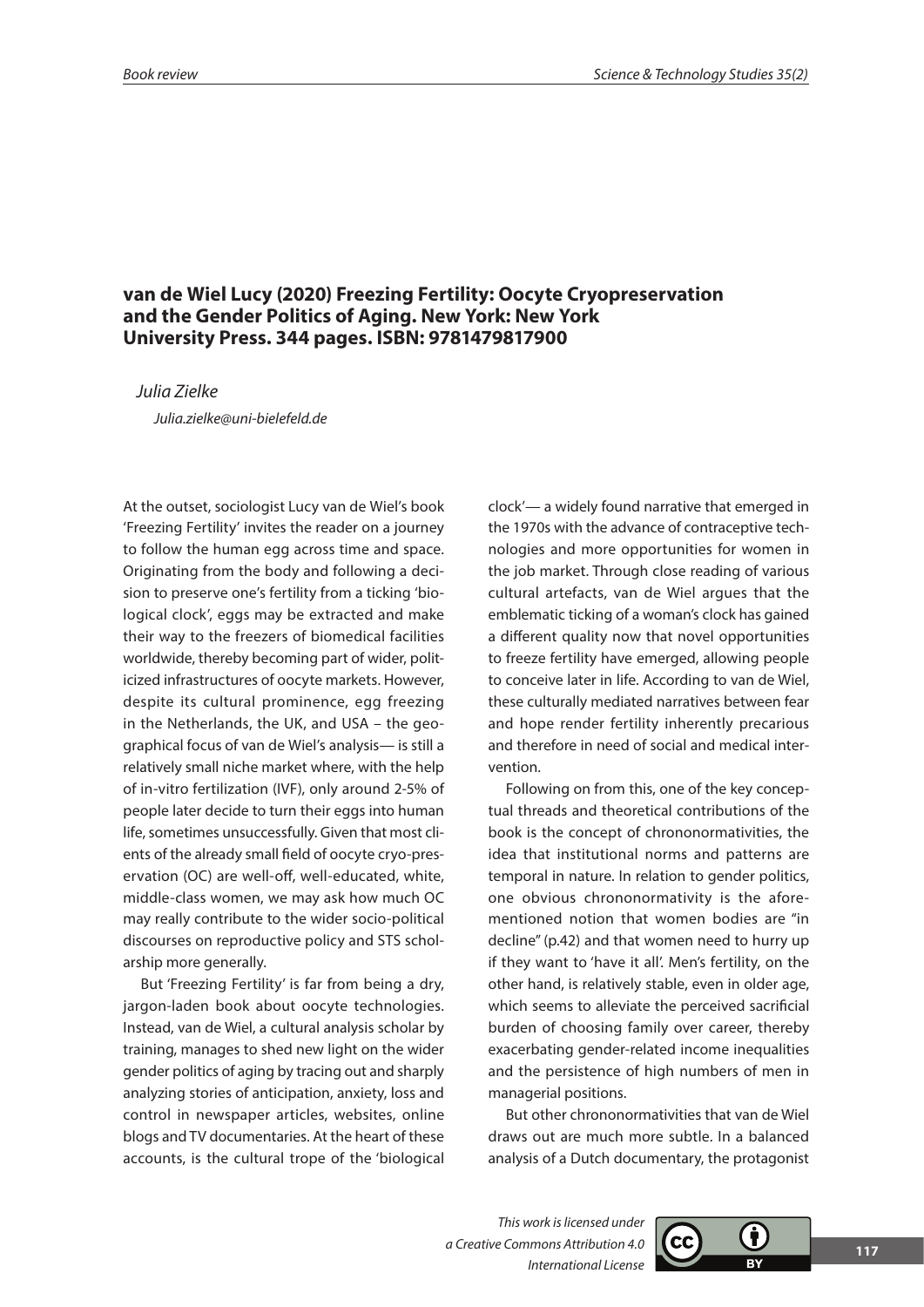is shown to be reminiscent of her own childhood pictured in grainy, old home videos and photographs of her family. Here the protagonist's "proximity to [reproductive] retrospection" (p. 77) produces and informs her desire of a reproductive future. The tension between retrospection and anticipation of child rearing then shapes a *reproductive orientation* (p. 73). A reproductive orientation is a term borrowed from feminist Sara Ahmed and can be understood as the continuation of what is already 'there' and what we deem normal or desirable in the context of usually heteronormative practices around sexuality, fertility and family dynamics. It thereby creates a distinct orientedness towards the future that inevitably steers reproductive decision-making.

But these temporal logics of reproduction are not solely produced within the confines of an individual's body or close family ties. Once extracted, the eggs become part of a wider network of biomedical technologies and the ways they are operationalized and marketed. With each different actor that comes into contact with the eggs, be it through perks or insurance schemes at companies like Facebook or in labs through time-lapse imaging techniques, van de Wiel introduces the reader to yet another temporal dimension of cryopreservation. As the books develops and shifts in empirical scales and scopes, temporal perceptions shift alike. Eggs then no longer just operate under the logic of a time economy and loss but become part of an "alternate temporal logic of frozen time and averted loss" (p. 84), that nuances OC into languages around postponement of parenthood, extension of fertility, aversion of infertility and a data-driven approach quantifying, slowing down or speeding up origin stories under the microscopes of fertility clinics. 'Freezing fertility' thus contributes to an emergent vocabulary of various new temporal forms of fertility planning, whether or not there is a wish for a child or an imminent danger of infertility. These new temporal dimensions then re-contextualize the interface between cell and self, body and state, technology and reproductive policies and open up new questions to STS scholarship more widely.

Throughout, the book also dips its toes into wider feminist and political theory and points towards issues of social inequalities within the OC

discourse. For example, when it nods to Donna Haraway's kinship making technologies (p. 95), points to Sara Ahmed's willful objects (p. 150), mentions Nancy Fraser's ideas around financialized capitalism (p. 54) and hints towards Melinda Cooper's analysis around family values and neoliberalism (p. 161). However, the book stays frustratingly brief in its engagement with theory and only latent in its potential to develop a *political bite*. Indeed, the author points out that her "intention was to find a language for a nonanxious fertile embodiment" (p. 234), but by doing so, it misses the opportunity to take a loud, affective, and indeed affected, stance against agism, sexism, racism, or neoliberalism which seems so crucial in feminist scholarship and wellbeing (see Ahmed, 2017). van de Wiel's caution to become too political then leaves many socio-political and ethical questions around OC unanswered. For instance:

- Is the notion of motherhood at all costs still ethical in the light of multiple refugee crisis and climate justice (see Haraway's (2015) call to make kin not babies)?
- What slippery slopes around the potential eugenics of choosing the 'right' egg can be identified in the face of fast-paced advances in biomedicine?
- To which extent is the "taking back control of the body" yet another way to promote a meaningless version of empowerment, enabling neoliberal marketing strategies targeting women through sexist tropes and traditional gender norms?
- Is OC perhaps romanticizing ideas of single motherhood, not taking seriously the continuous struggles of being a low-income parent caught up in structures of domestic violence and oppression (see hooks, 2015)?
- Is OC giving a male-dominated labor market a free pass to continue with discriminatory and punitive practices around pregnancy and parental leave?
- What onto-epistemological impact does an empirical focus on OC-motherhood have on how we perceive 'conventional' motherhoods?